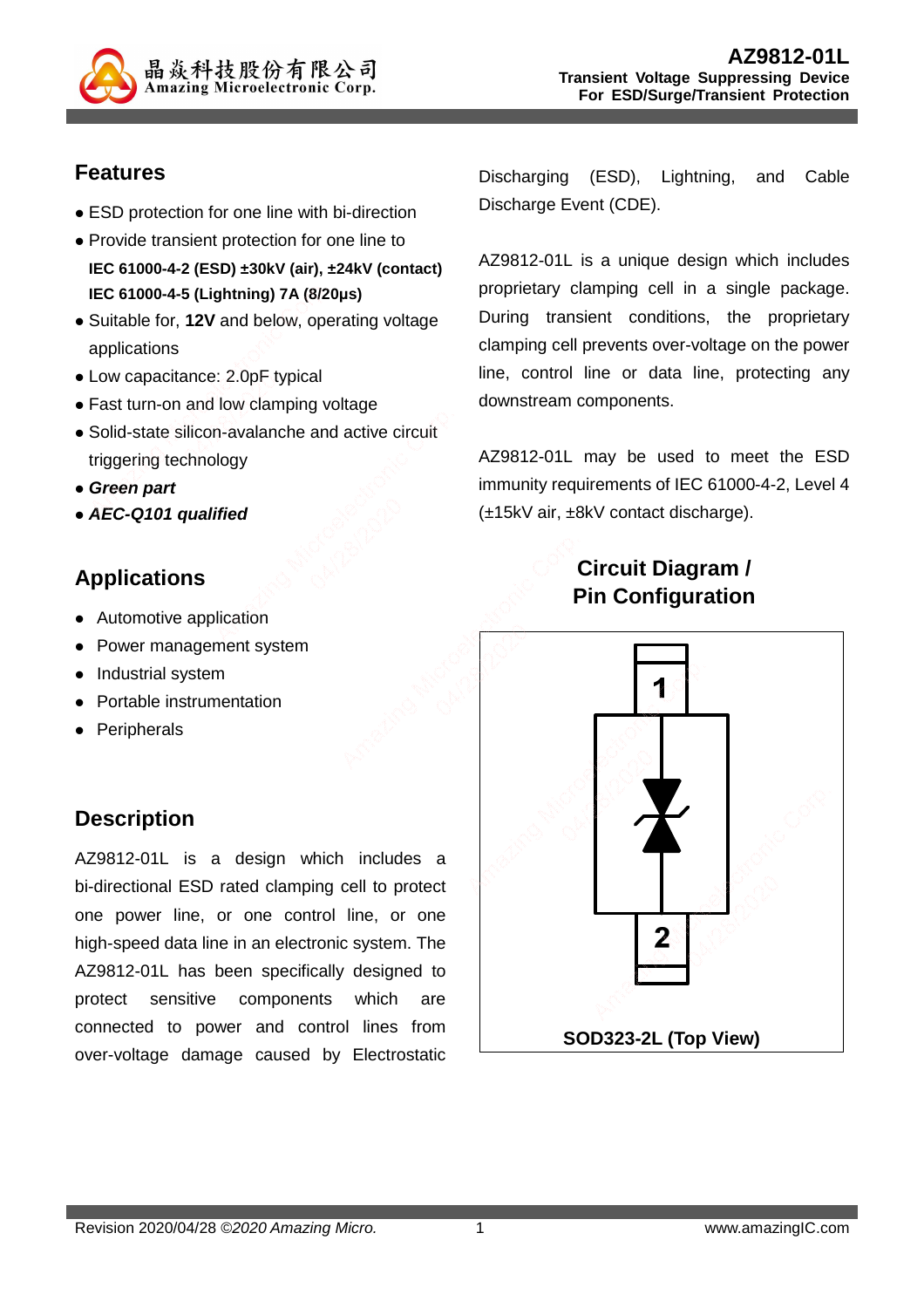

## **Specifications**

| <b>Absolute Maximum Ratings</b>      |                            |                 |              |
|--------------------------------------|----------------------------|-----------------|--------------|
| <b>Parameter</b>                     | Symbol                     | Rating          | <b>Unit</b>  |
| Peak Pulse Current $(t_p=8/20\mu s)$ | <b>I</b> <sub>PP</sub>     |                 | A            |
| <b>Operating Voltage</b>             | $V_{DC}$                   | ±13.2           | V            |
| ESD per IEC 61000-4-2 (Air)          | $V_{ESD-1}$                | ±30             | k٧           |
| ESD per IEC 61000-4-2 (Contact)      | $V_{ESD-2}$                | ±24             |              |
| <b>Lead Soldering Temperature</b>    | ${\sf T}_{\sf SOL}$        | 260 (10 sec.)   | $\mathrm{C}$ |
| <b>Operating Temperature</b>         | $\mathsf{T}_{\mathsf{OP}}$ | $-55$ to $+125$ | $\mathrm{C}$ |
| Storage Temperature                  | ${\sf T}_{\sf STO}$        | $-55$ to $+150$ | $\mathrm{C}$ |

|                                                 |                      | <b>Electrical Characteristics</b>                                              |       |                |            |        |
|-------------------------------------------------|----------------------|--------------------------------------------------------------------------------|-------|----------------|------------|--------|
| <b>Parameter</b>                                | Symbol               | <b>Condition</b>                                                               | Min   | <b>Typ</b>     | <b>Max</b> | Unit   |
| <b>Reverse Stand-Off</b><br>Voltage             | $V_{RWM}$            | $T = 25^{\circ}C$ .                                                            | $-12$ |                | 12         | $\vee$ |
| Reverse Leakage<br>Current                      | $I_{\text{Leak}}$    | $V_{RWM} = \pm 12V$ , T = 25 <sup>o</sup> C.                                   |       |                | 1          | μA     |
| Reverse Breakdown<br>Voltage                    | $V_{BV}$             | $I_{\text{BV}} = 1 \text{mA}, T = 25^{\circ}\text{C}.$                         | 13.5  |                | 16.5       | $\vee$ |
| <b>Surge Clamping</b><br>Voltage                | $V_{CL-surge}$       | $I_{PP}$ = 7A, t <sub>p</sub> = 8/20us, T = 25 <sup>o</sup> C.                 |       | 19             |            | $\vee$ |
| <b>ESD Clamping</b><br>Voltage (Note 1)         | $VCL-ESD$            | IEC 61000-4-2, $+8kV$ ( $I_{TLP}$ = 16A),<br>contact mode, $T = 25^{\circ}C$ . |       | 22             |            | $\vee$ |
| <b>ESD Dynamic</b><br><b>Turn-on Resistance</b> | $R_{\text{dynamic}}$ | IEC 61000-4-2, 0~+8kV,<br>contact mode, $T = 25^{\circ}$ C.                    |       | 0.4            |            | Ω      |
| Channel Input<br>Capacitance                    | $C_{IN}$             | $V_R = 0V$ , f = 1MHz, T = 25 <sup>o</sup> C.                                  |       | $\overline{2}$ | 2.5        | рF     |

Note 1: ESD Clamping Voltage was measured by Transmission Line Pulsing (TLP) System.

TLP conditions:  $Z_0 = 50\Omega$ ,  $t_p = 100$ ns,  $t_r = 1$ ns.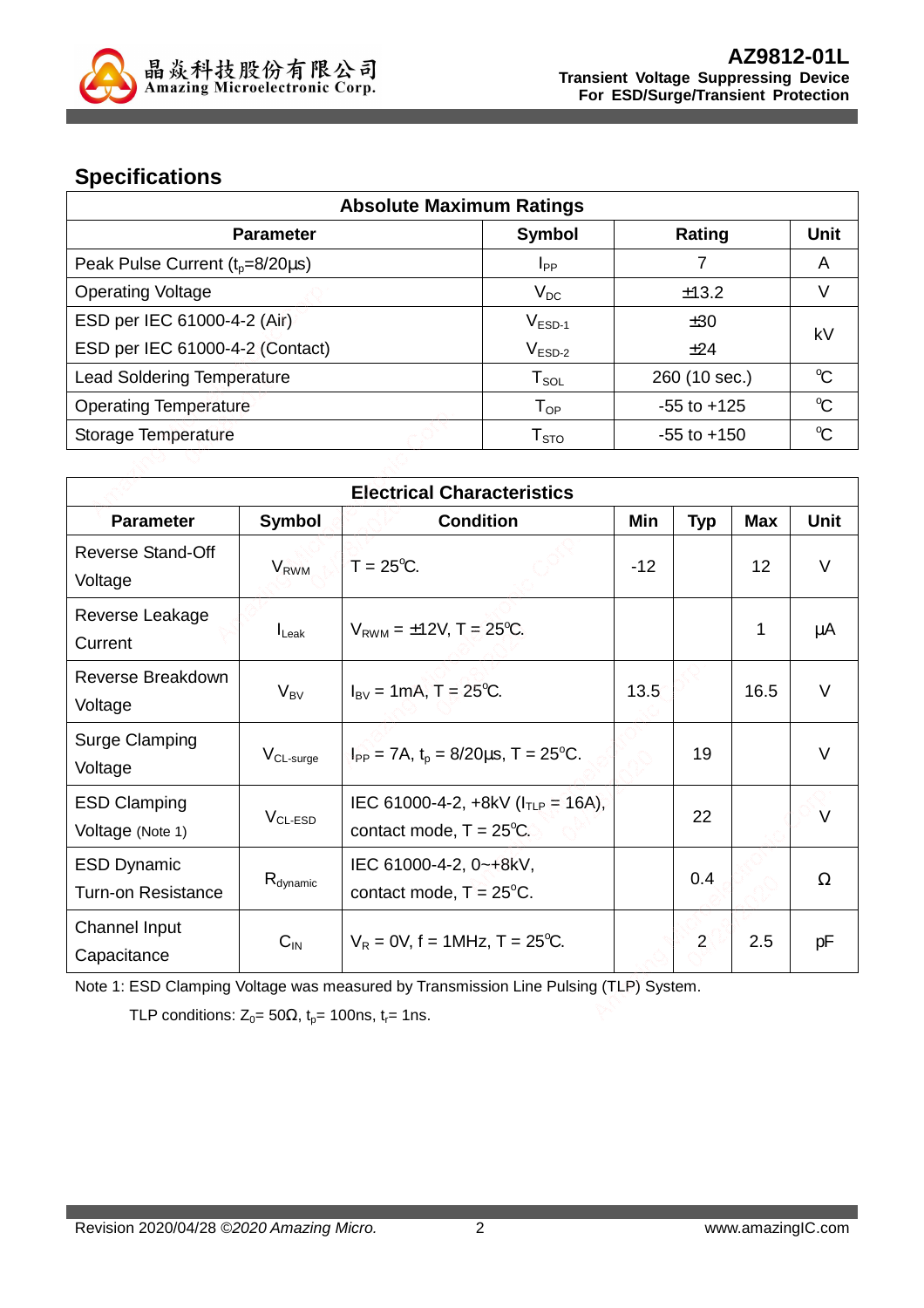

# **Typical Characteristics**

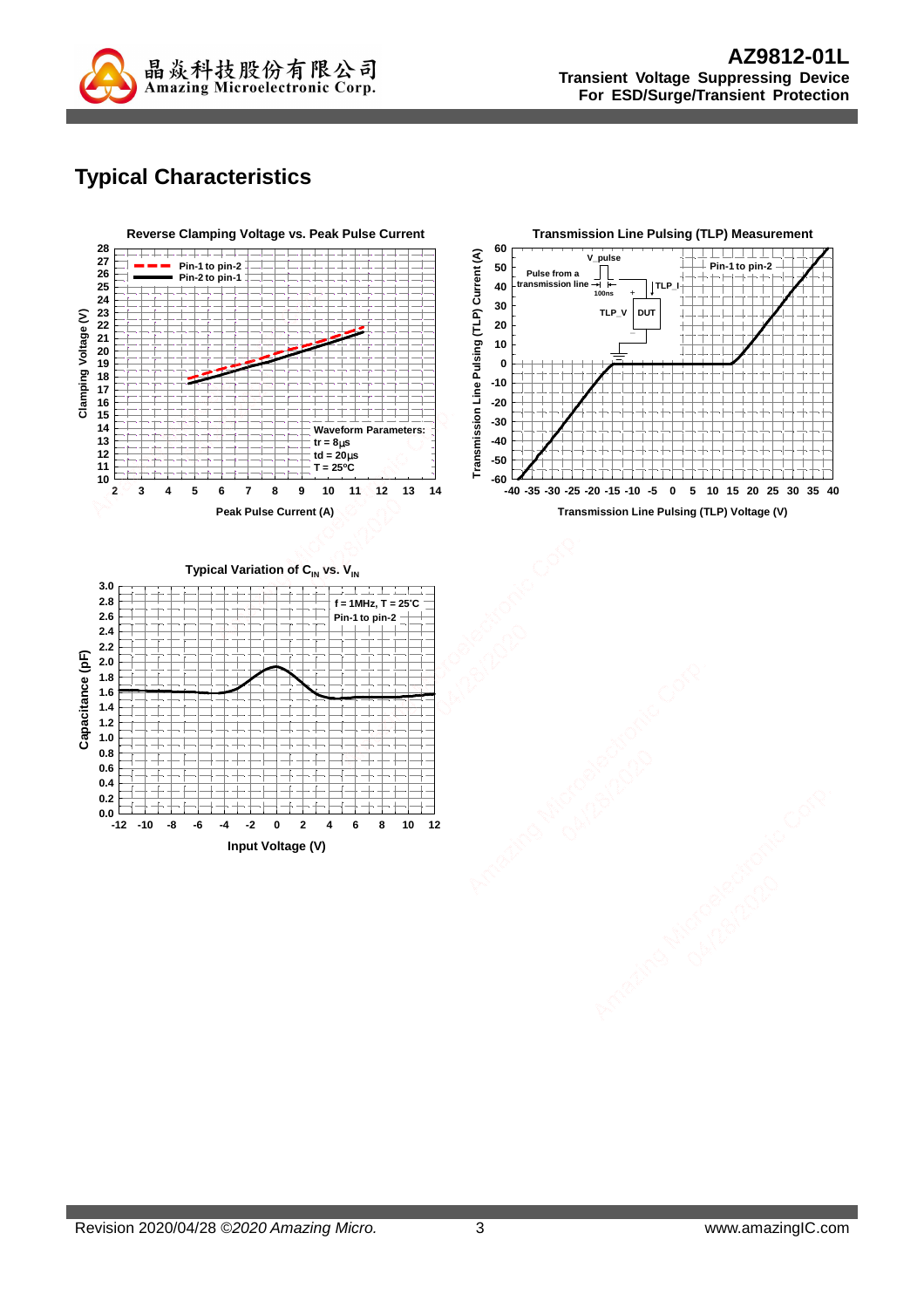

#### **Application Information**

The AZ9812-01L is designed to protect one line against system ESD/Lightning pulses by clamping it to an acceptable reference. It provides bi-directional protection.

The usage of the AZ9812-01L is shown in Fig. 1. Protected line, such as data line, control line, or power line, is connected at pin 1. The pin 2 is connected to a ground plane on the board. In order to minimize parasitic inductance in the board traces, all path lengths connected to the pins of AZ9812-01L should be kept as short as possible.

In order to obtain enough suppression of ESD induced transient, a good circuit board is critical. Thus, the following guidelines are recommended:

- Minimize the path length between the protected lines and the AZ9812-01L.
- Place the AZ9812-01L near the input terminals or connectors to restrict transient coupling.
- The ESD current return path to ground should be kept as short as possible.
- Use ground planes whenever possible.
- NEVER route critical signals near board edges and near the lines which the ESD transient easily injects to.



**Fig. 1 ESD protection scheme by using AZ9812-01L.**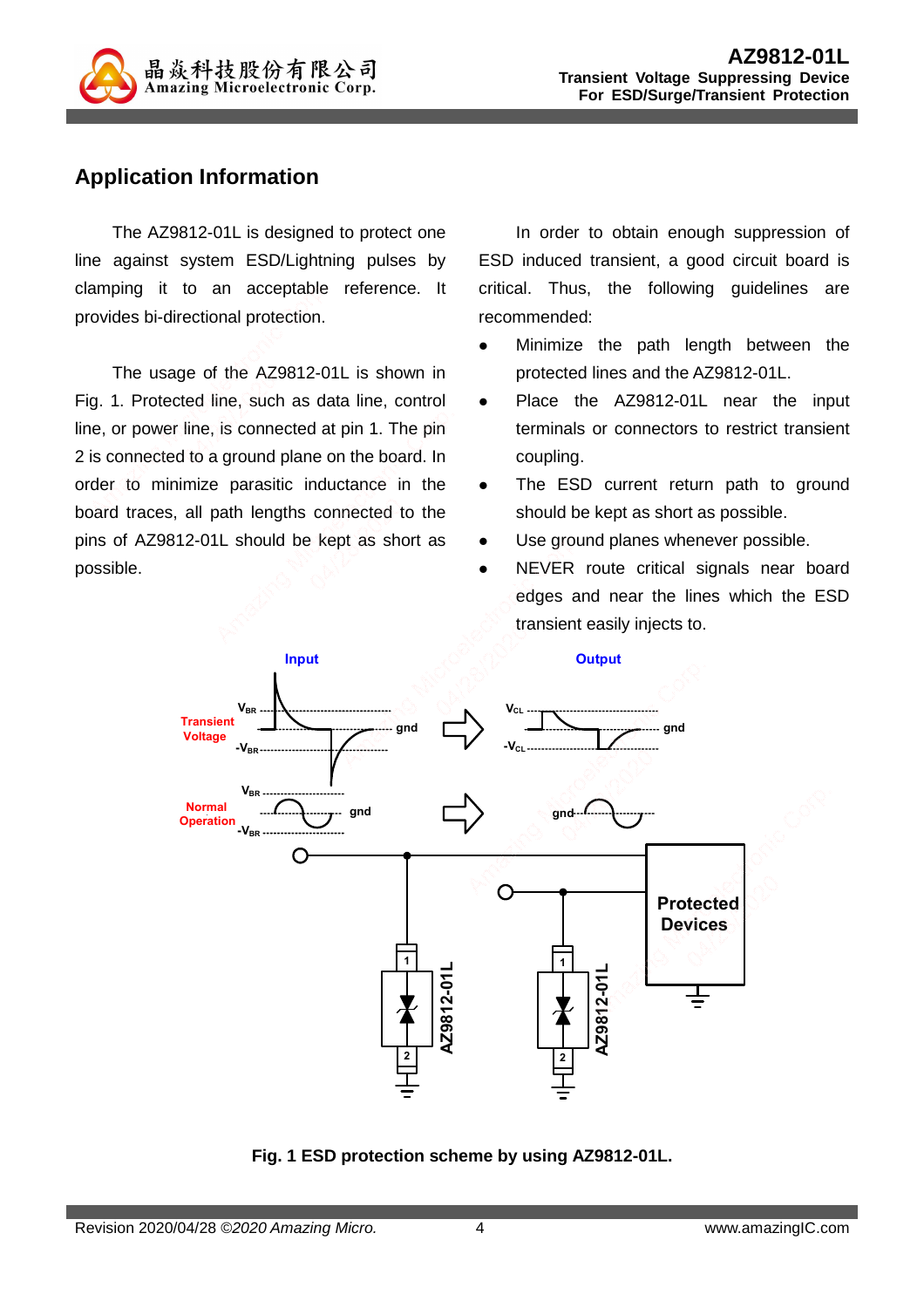

### **Mechanical Details**

**SOD323-2L Package Diagrams TOP VIEW** E -1-1-ء  $E1$ **SIDE VIEW**  $\mathbf{I}$ 0.20  $\theta$ c $A2$  $A1$ . . . . . . . . . . . . . . .  $\bigcap$ A

|                |      | <b>Millimeters</b> |
|----------------|------|--------------------|
| Symbol         | Min. | Max.               |
| A              | 0.80 | 1.00               |
| A <sub>1</sub> | 0.00 | 0.10               |
| A2             | 0.80 | 0.90               |
| b              | 0.25 | 0.35               |
| C              | 0.08 | 0.15               |
| D              | 1.20 | 1.40               |
| Е              | 1.60 | 1.80               |
| E1             | 2.50 | 2.70               |
| L              |      | 0.475REF           |
| L1             | 0.25 | 0.40               |
|                |      | 8                  |

#### **Package Dimensions**





#### Notes:

This LAND LAYOUT is for reference purposes only. Please consult your manufacturing partners to ensure your company's PCB design guidelines are met.